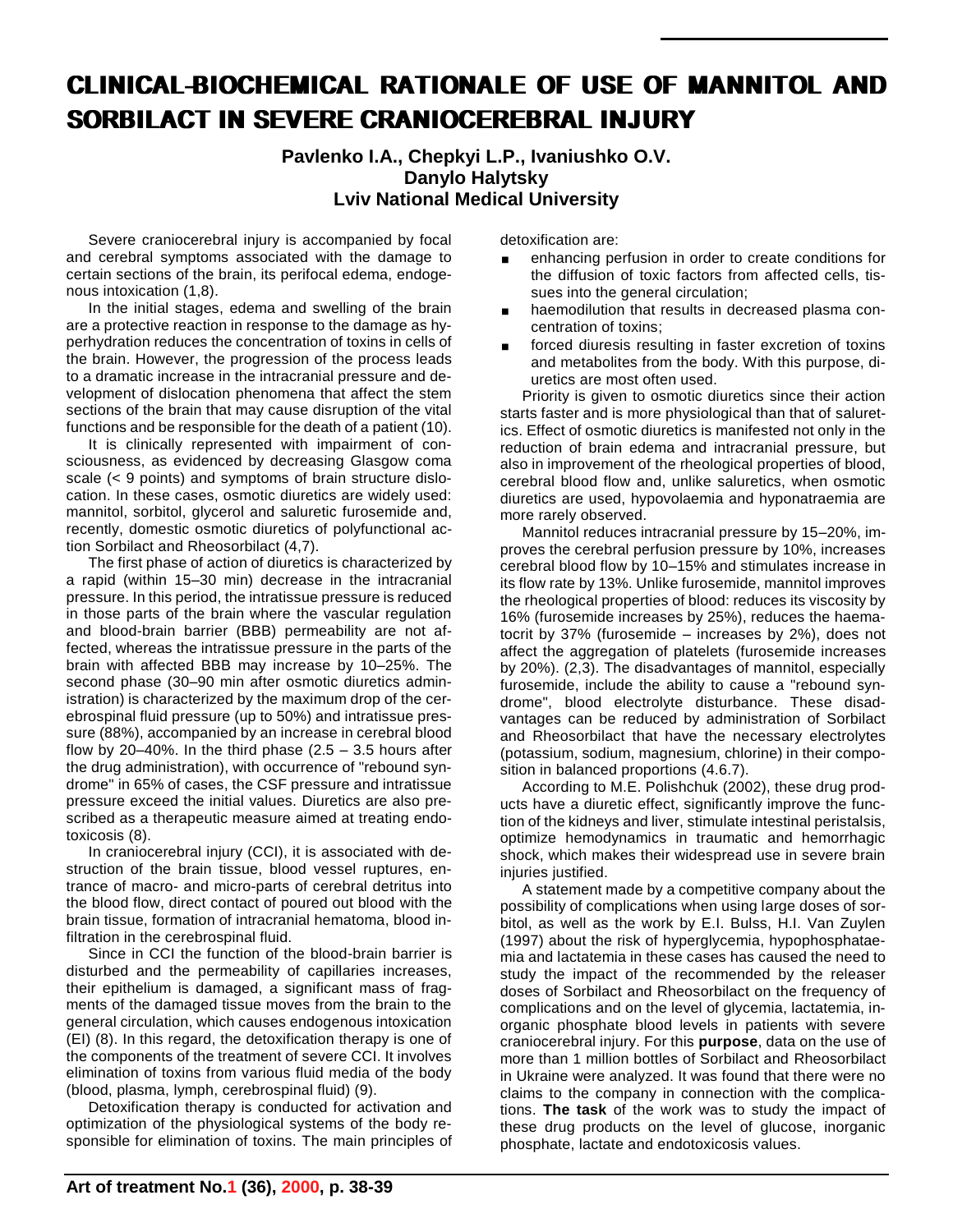#### **MATERIAL AND METHODS OF EXAMINATION**

44 patients with severe craniocerebral injury aged from 20 to 68 were examined: 19 female and 25 male. All the patients were diagnosed with severe cerebral contusion, 29 patients reported epidural or subdural hematoma due to which they underwent craniotomy with the removal of the hematoma. Condition at admission was extremely critical. Level of consciousness on the Glasgow scale was 4– 9 points. Significant haemodynamic disorders, tachi-or bradypnoea, pathological types of respiration were reported.

All the patients underwent a conventional extensive therapy.

Depending on the type of anti-oedemateous treatment, the patients were divided into two groups: the first (control) group, the patients of which were treated with mannitol, and the second (treatment) group where mannitol was replaced by Sorbilact.

The scope of examination included the continuous monitoring of the general condition, the level of consciousness of patients, сentral hemodynamics values and generally accepted methods of laboratory examinations. In addition, the level of glucose, lactate, ATP inorganic phosphorus, average weight molecules (AWM), erythrocyte membrane permeability (EMP), erythrocyte sorption ability (ESA) and leukocytal intoxication index (LII) in the mixed venous blood were assessed.

#### **RESULTS AND THEIR DISCUSSION**

On the first stage of the examination, we tried to establish the impact of Sorbilact, compared to mannitol, on the level of glycemia, lactatemia observed in most cases of severe craniocerebral injury, as well as on the level of ATP inorganic phosphorus in the mixed venous blood.

In this case, it was established that moderate hyperglycemia caused by the stress reaction of the organism to CCI persisted for three days of the examination and significantly differed when using mannitol and Sorbilact (table 1).

No difference in the lactate blood level was either observed in patients from group I and II. It gradually declined by the third day.

Effect of Sorbilact and mannitol on inorganic phosphate blood levels also slightly differed. Its blood level was slightly elevated in both groups of patients. With the norm of 0.8–1.0 mmol/L, it ranged from 2.3 to 3.1 mmol/L in patients of different groups.

A similar pattern was observed during the determination of ATP blood level: it was elevated at the various stages of the examination. With the norm of 0.6–1.7 mmol/L, its values varied between 4.1 and 3.9 mmol/L and insignificantly differed in patients of group 1 and 2.

The above results indicate the absense of negative influence of Sorbilact on carbohydrate and phosphate metabolism in patients with severe craniocerebral injury. Hyperglycemia, increased levels of lactic acid and phosphorus observed during hospitalization did not progress.

The next task of the work was to justify the use of mannitol and Sorbilact to deal with endotoxicosis associated with severe CCI.

Primary objective parameters were hemodynamic disorders.

As table 2 shows, during the hospitalization, the treatment and control groups reported expressed tachycardia (118–120, min) and arterial hypertension (mean BP 115– 112 mm Hg). At this time, among the laboratory parameters of endotoxicosis, the presence of expressed leukocytosis in groups 1 and 2 (19.8 – 20.1.10 $\degree$  L) and increase in leukocytal intoxication index to  $7.5 - 7.8$  (table 3) were remarkable.

The data analysis showed that the signs of EI were established on the 1st day after the trauma in patients of both groups. After the intensive therapy, EI values changed on the 1st, and especially on the 3rd day.

HR was significantly lower in the treatment group – 22 bpm on the 2nd–3rd day and 32 bpm on the 4th–5th day. The difference in mean BP in the treatment group was significant on the 4th–5th day compared to that on the 1st day; in the control group the difference was insignificant. The significant increase in LP and AMMP was observed after the trauma in patients of both groups which indicated expressed EI that occurs immediately after the CCI. This is due to the activation of the body's metabolic processes secondary to the deficiency of energy substrates and oxygen.

*Table 1*

*Table 2*

| Parameters         | Stage of examination |                   |                         |                     |                     |                     |
|--------------------|----------------------|-------------------|-------------------------|---------------------|---------------------|---------------------|
|                    | Day 1                |                   | Day 2                   |                     | Day 3               |                     |
|                    | Group 1              | Group 2           | Group 1                 | Group 2             | Group 1             | Group 2             |
| Glucose, mmol/L    | $12(7.4\pm0.78)$     | $8(6.6 \pm 0.71)$ | $21 (9.9 \pm 0.12)^{*}$ | $8(1.0 \pm 0.63)^*$ | $24(6.9 \pm 0.44)$  | $6(7.1\pm0.41)$     |
| Lactic acid mmol/L | $9(2.1 \pm 0.27)$    | $8(1.8 \pm 0.24)$ | $8(2.1\pm0.15)$         | $8(1.7\pm0.16)$     | $7(1.2\pm0.30)^{*}$ | $7(0.8 \pm 0.15)^*$ |
| Phosphorus, mmol/L | $19(2.5 \pm 0.41)$   | $8(3.1\pm0.82)$   | $19(2.6 \pm 0.11)$      | $8(2.3 \pm 0.12)$   |                     |                     |
| ATP, mmol/L        | $19(4.1\pm0.4)$      | $8(4.1\pm0.2)$    | $19(3.9\pm0.3)$         | $8(3.8 \pm 0.39)$   |                     |                     |

### **Characteristics of biochemical parameters after the use of Sorbilact (Group 1) and mannitol (Group 2)**

*Note:* \*p < 0.05 compared to Day 1.

|  | Characteristics of HR and mean BP after the use of Sorbilact and mannitol |  |
|--|---------------------------------------------------------------------------|--|
|  |                                                                           |  |

| Parameters     | Day of examination       |           |                              |               |                              |             |  |  |
|----------------|--------------------------|-----------|------------------------------|---------------|------------------------------|-------------|--|--|
|                | 1st<br>Group of patients |           | 2nd-3rd<br>Group of patients |               | 4th-5th<br>Group of patients |             |  |  |
|                |                          |           |                              |               |                              |             |  |  |
|                | treatment                | control   | treatment                    | control       | treatment                    | control     |  |  |
| HR, bpm        | $118 + 6.7$              | 120±5.1   | $98+5.2*$                    | $120 \pm 6.3$ | $80+24**$                    | 112±1.8     |  |  |
| Mean BP, mm Hg | $115+4.6$                | $112+2.2$ | $102+1.5$                    | $107+1.5$     | 95±3.1                       | $103 + 5.1$ |  |  |
|                |                          |           |                              |               |                              |             |  |  |

*Note: \*p < 0.05 compared* to *Day 1;*

*\*\*- p< 0.05 when comparing groups*